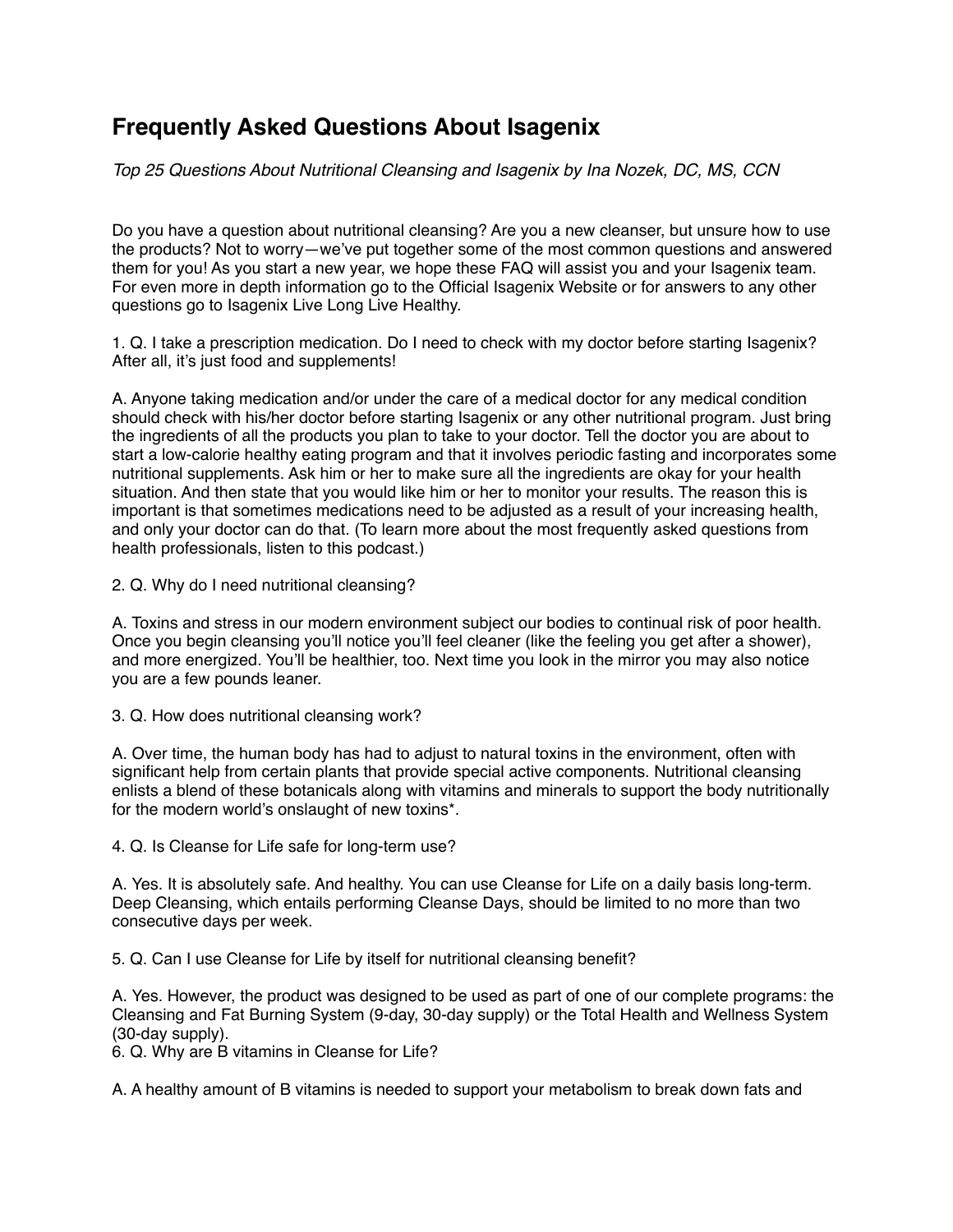carbohydrates. Daily B vitamins can also support your immune system and help maintain muscle tone, healthy skin, and steady energy.

7. Q. I see you offer Cleanse for Life in liquid and powder. Which is more effective for nutritional cleansing?

- A. Both products offer the same potency from its ingredient.
- 8. Q. Are there any contraindications when performing Cleanse Days?

A. Because of the reduced calories, Cleanse Days should not be performed by women who are pregnant or breastfeeding. In addition, those on medication or with a medical condition should consult a physician before Deep Cleansing.

- 9. Q. Should someone on blood thinners perform Cleanse Days?
- A. If you're on blood thinners or any other medication, we strongly advise you seek supervision of your healthcare professional. Your physician will need to monitor your Pt levels if you choose to cleanse. Performing Cleanse Days may result in natural thinning of the blood. This is because you are drinking lots of fluids and limiting caloric intake. For more information, click here.
- 10. Q. Should athletes and "thin" people use Cleanse for Life?
- A. Athletes and thin people can benefit from Cleanse for Life. We regard nutritional cleansing to be the "missing link" to many health benefits such as vitality, more energy and better absorption of nutrients. When preparing for competition such as endurance events, Deep Cleansing should be avoided because limiting caloric intake may deplete muscle glycogen.
- 11. Q. I get headaches while Deep Cleansing. What can I do about them?

A. First-time cleansers may experience mild headaches (for up to a week) as a common caffeine withdrawal symptom from giving up coffee or caffeinated soda. If necessary, headaches can usually be alleviated by eating an IsaDelight® dark chocolate (approximately 10mg of caffeine per piece) or drinking a cup of green tea.

- 12. Q. I experience leg cramping while Deep Cleansing. What can I do to avoid the cramping?
- A. Some cleansers will experience leg cramps if they are receiving insufficient mineral electrolytes —magnesium, calcium, potassium, sodium. These can be alleviated by taking IsaFlush® and IsaCalcium®, eating 1 or 2 IsaDelight pieces, and/or snacking on nuts, fruits or leafy green vegetables. If cramping continues or becomes chronic, please be sure to follow up with a visit to your doctor's office.
- 13. Q. I experience constipation while Deep Cleansing. How can I make sure to stay regular?
- A. The key to avoiding constipation during a Cleanse Day is to keep dietary fiber intake high on Shake Days. Our recommendation is to gradually increase fiber intake to 25-30g daily in line with recommendations from the National Fiber Council. Getting enough is easily achieved by eating plenty of fruits and vegetables as well as taking advantage of products such as FiberPro and SlimCakes®. Regular water intake also works with fiber to help alleviate constipation. If constipation continues beyond a few days, please be sure to follow up with a visit to your doctor's office. On Cleanse Days, you may also wish to include some fiber by adding FiberPro to your Cleanse for Life drink throughout the day.
- 14. Q. I feel cold when Deep Cleansing in winter. How can I stay warm?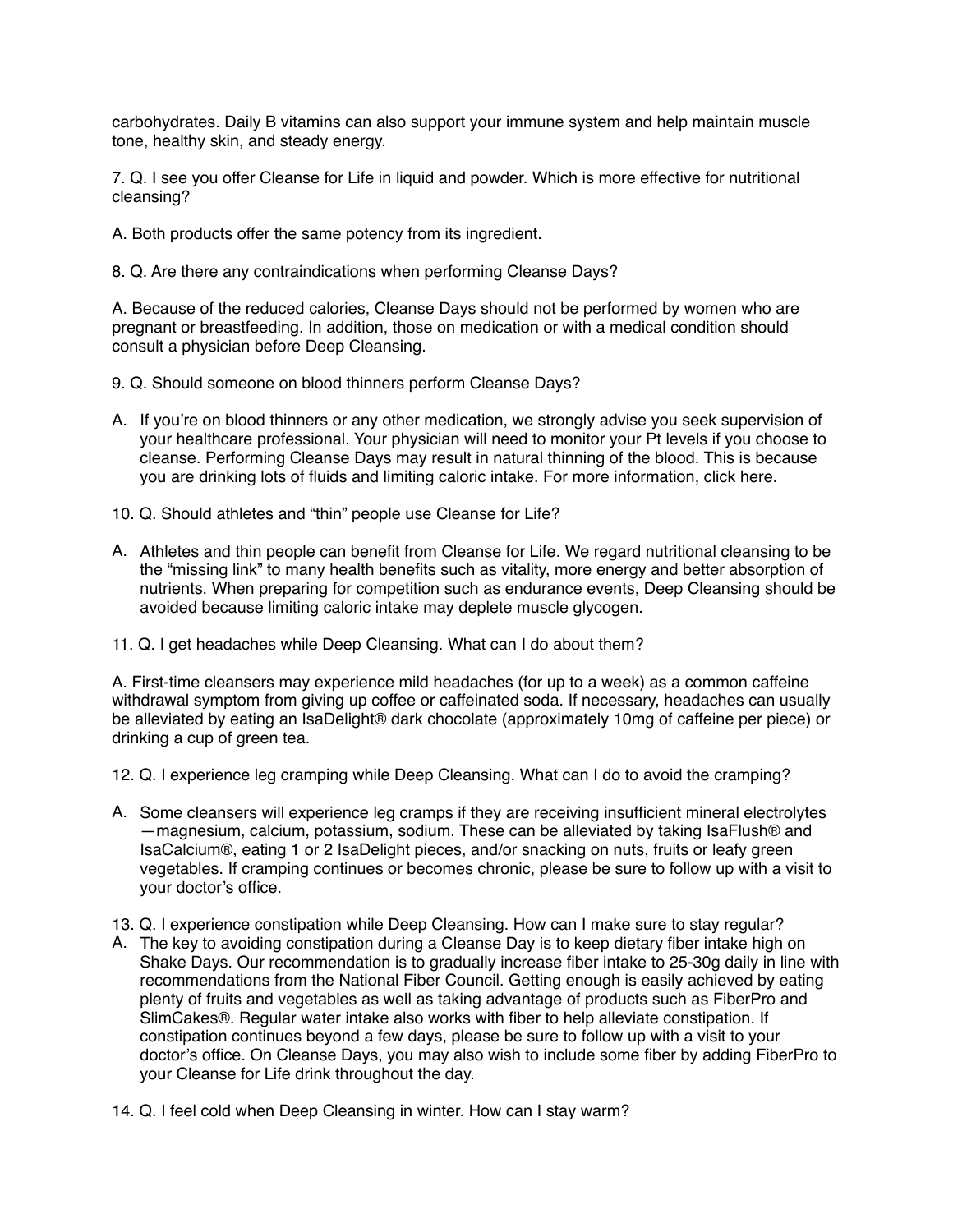A. Customers may feel cold while cleansing because they are drinking cold water and liquids regularly and avoiding regular amounts of food, which in itself produces a thermal effect during digestion. To alleviate feelings of coldness during cleansing in the winter months, consider drinking Cleanse for Life and accompanying water and herbal teas at warm temperatures.

15. Q. I feel flu-like symptoms or feel like I may be becoming sick while Deep Cleansing. How can I avoid this feeling?

- A. If you begin to feel like you are coming down with the flu, please stop your Cleanse Day, return to Shake Days, and be sure to follow up with a doctor's visit. If it turns out you have caught a bug, you may need medical treatment and steady nutrition for your immune system.
- 16. Q. I experience "flushing" when I cleanse. Is this harmful? How can I avoid it?
- A. Customers may experience "flushing" while on the program. This reaction is safe and may be related to an individual sensitivity to nicotinic acid, a form of niacin. Flushing can be avoided by taking the following products, which contain nicotinic acid, separately: Cleanse for Life, Ionix Supreme® and Natural Accelerator®. Because Natural Accelerator contains other ingredients that may result in a more pronounced flushing experience, it should be taken with food or replaced with Antioxidants.

17. Q. I have experienced an allergic reaction while Deep Cleansing. What should I do? A. If you experience an allergic reaction, please discontinue whichever product may have been associated with the reaction and be sure to follow up with a doctor's visit. Please also report your reaction or any other serious adverse event to nutrition@isagenix.net

18. Q. I feel dizzy, like I will pass out when I'm cleansing. Could this be because my blood pressure is too low?

A. Yes. Lower blood pressure may be a natural result of performing Cleanse Days. If you have low blood pressure or are on blood pressure medications, please have your doctor monitor you and make adjustments as necessary before and while cleansing. (Reviewed by Dr. Dennis Harper.) Dizziness can also be caused by blood sugar becoming too low.

20. Q. I have diabetes. Should I be worried about my blood glucose rising too high or falling too low?

A. Blood glucose levels should be monitored closely while on the program if you have diabetes. Not every individual will have similar results and you may need to make modifications as necessary. Please consult your doctor before adjusting medication. (Reviewed by Dr. Dennis Harper)

21. Q. How should someone who is diabetic and insulin dependent use Cleanse for Life?

A. We strongly advise anyone who is diabetic perform Cleanse Days only under close medical supervision. A physician will be able to help a patient with diabetes monitor glucose levels, modify medication and transition to short-acting insulin versus long-acting insulin when needed for cleansing.

22. Q. Should I stop taking my other supplements and medications while I'm doing Isagenix?